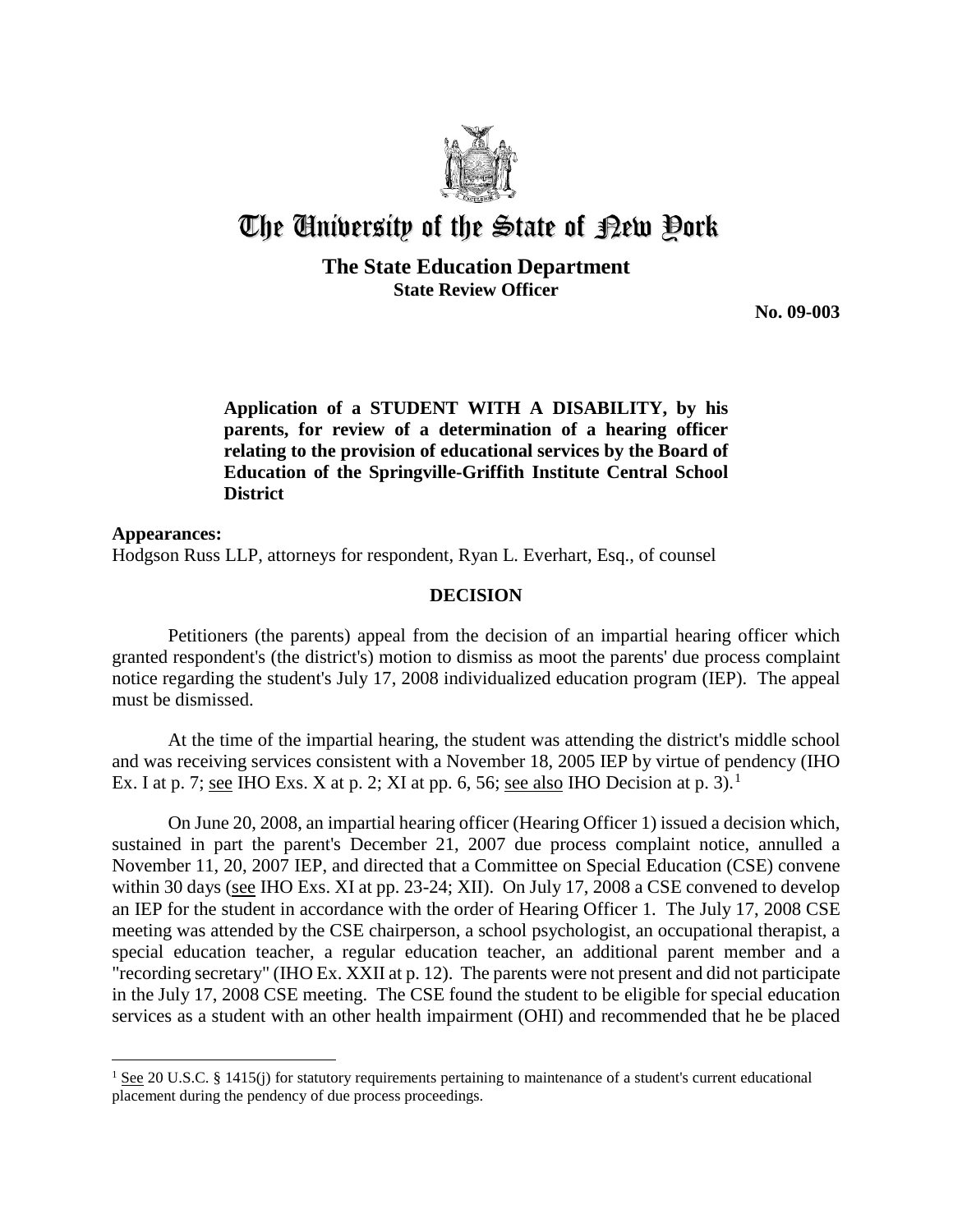in a general education setting with the related service of individual occupational therapy (OT) once per week for 30-minutes in a "regular class" (id. at p. 8). The IEP also recommended that the student receive "modifications/accommodations/supplementary aids and services" of preferential seating and use of a seat cushion, and that school personnel receive an "OT Consult-Indirect" one time per month for 30 minutes in the student's "regular class" (id. at pp. 8-9).

One day after the July 17, 2008 CSE meeting, the parents appealed Hearing Officer 1's June 20, 2008 decision to a State Review Officer (IHO Ex. XI at p. 29; see Application of a Student with a Disability, Appeal No.  $08-077$ ).<sup>2</sup> While that appeal was pending, the parents filed a due process complaint notice dated, August 29, 2008, alleging procedural and substantive errors in the student's July 17, 2008 IEP (IHO Ex. I). As relief, the parents requested, among other things, that the CSE develop a new IEP for the student for the 2008-09 school year that included the participation of the parents, the provision of appropriate occupational therapy services and assistive technology, an independent assistive technology evaluation, and a change in the student's classification (id. at p. 7).<sup>3</sup>

While the impartial hearing regarding the August 29, 2008 due process complaint notice was pending, a decision was rendered in the parents' appeal of Hearing Officer 1's decision (Application of a Student with a Disability, Appeal No. 08-077). Application of a Student with a Disability, Appeal No. 08-077, dated September 8, 2008, sustained the parent's petition, in part, and ordered the CSE "to reconvene to address the issue of whether the student is eligible for special education services, and if so, to address the student's classification within 30 calendar days of this decision." Subsequent to the issuance of Application of a Student with a Disability, Appeal No. 08-077, the CSE convened and prepared an IEP dated October 16, 2008 with parent participation (IHO Ex. XXII at p. 17).

The resultant October 16, 2008 IEP continued the student's eligibility for special education services as a student with an OHI, and continued the recommendation that the student attend a general education program and receive the related service of OT individually one time per week for 30 minutes in his "regular class" (IHO Ex. XXII at p. 17). The recommended "modifications/accommodations/supplementary aids and services" and recommendation for an "OT Consult-Indirect" remained the same as in the July 17, 2008 IEP (id. at pp. 17-18). The record does not show that the parent requested an impartial hearing or that an impartial hearing was held pertaining to the October 16, 2008 IEP. Therefore, the appropriateness of the October 16, 2008 IEP is not under review in this appeal.

No hearing was held in the instant case to determine whether the July 17, 2008 IEP was appropriate. Instead, on October 28, 2008, the district submitted a motion to dismiss the parents' due process complaint notice to the impartial hearing officer (Hearing Officer 2), arguing that the parents' claims regarding the July 17, 2008 IEP were rendered moot by the superseding October

<sup>&</sup>lt;sup>2</sup> The New York State Education Department's Office of State Review maintains a website at www.sro.nysed.gov. The website explains in detail the appeals process and includes State Review Officer decisions since 1990.

<sup>3</sup> I note that many of the parents' claims raised in their August 29, 2008 due process complaint notice were similar, if not identical, to the claims raised in the prior impartial hearing which was the subject of Application of a Student with a Disability, Appeal No. 08-077.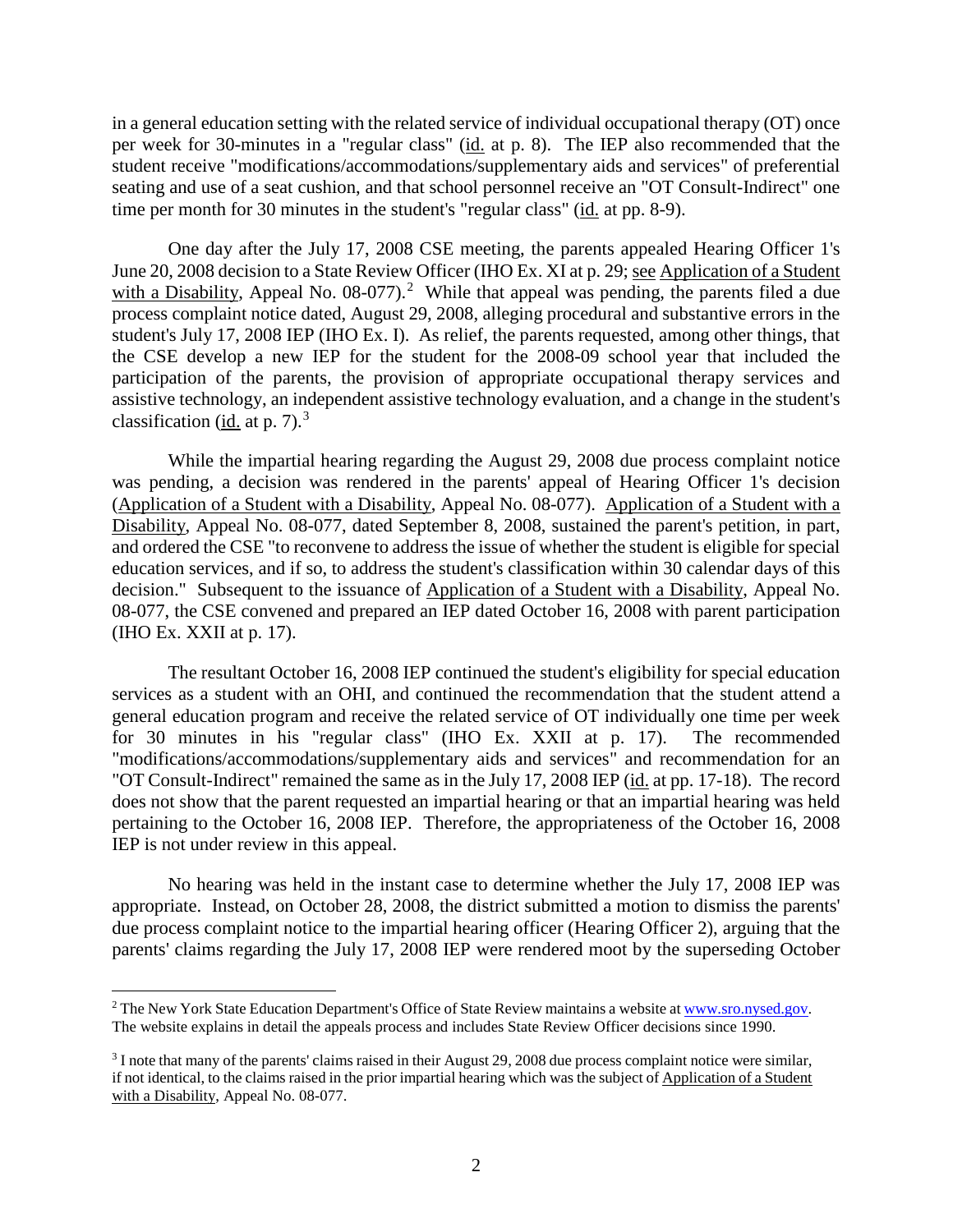16, 2008 IEP (IHO Ex. XI). The parents responded to the district's motion to dismiss by submitting a reply on November 7, 2008 (IHO Ex. XXII).

Hearing Officer 2 rendered his decision on November 24, 2008 and granted the district's motion to dismiss, finding that the parents' claims regarding the July 17, 2008 IEP were rendered moot by the subsequent October 16, 2008 IEP (IHO Decision at p. 3). Hearing Officer 2 noted in his decision that he had communicated to the parties that if the parents were to request the amendment of the parents' due process complaint notice to include allegations concerning the October 16, 2008 IEP, the impartial hearing officer would hear those claims upon consent of the district (id.). However, he further stated in his decision that the parties did not respond to his suggestion (id). Hearing Officer 2 also noted that the July 17, 2008 IEP was never implemented because the student has been receiving services under pendency due to the appeal of a prior matter (id.). Lastly, he determined that any issues regarding the October 16, 2008 IEP were not properly before him (id.). He therefore dismissed the parents' due process complaint notice dated August 29, 2008 as moot (id.).

The parents appeal, contending that Hearing Officer 2 erred in dismissing their August 29, 2008 due process complaint notice and in finding that the claims contained therein were rendered moot by a subsequent IEP. The parents allege that the October 16, 2008 IEP cannot be perceived as superseding the July 17, 2008 IEP because the October 16, 2008 IEP resulted in no new recommendations, the October 16, 2008 IEP "stayed the same" as the July 17, 2008 IEP, and the October 16, 2008 "Subcommittee" of the CSE "tabled" the discussion of the student's needs pending new evaluations. The parents also raise new allegations on appeal concerning the October 16, 2008 IEP in their petition. Lastly, the parents contend that if the October 16, 2008 IEP supersedes the July 17, 2008 IEP, they will have to file a new due process complaint notice regarding the October 16, 2008 IEP.

The district submitted an answer asserting that Hearing Officer 2 correctly determined that the parents' claims raised in their due process complaint notice were rendered moot by the superseding IEP. The district further contends that the October 16, 2008 IEP was conducted by a full CSE and not a subcommittee of the CSE, as alleged by the parents. The district also alleges that some of the issues raised in the parents' petition are beyond the scope of this appeal.<sup>4</sup>

The dispute between the parties in an appeal must at all stages be "real and live," and not "academic," or it risks becoming moot (see Lillbask v. State of Conn. Dep't of Educ., 397 F.3d 77, 84 [2d Cir. 2005]; Patskin v. Bd. of Educ., 583 F. Supp. 2d 422, 428 [W.D.N.Y. 2008]; J.N. v. Depew Union Free Sch. Dist., 2008 WL 4501940, at \*3-\*4 [W.D.N.Y. Sept. 30, 2008]; Application of a Child with a Disability, Appeal No. 07-139). In general, cases dealing with issues such as desired changes in IEPs, specific placements, and implementation disputes may become moot at the end of the school year because no meaningful relief can be granted (see, e.g., Application of the Bd. of Educ., Appeal No. 06-044; Application of the Bd. of Educ., Appeal No.

 <sup>4</sup> The district contends that the allegations contained in paragraph six of the parents' petition are not "clear and concise" as required by 8 NYCRR 275.10, in that the allegations are not divided into numbered paragraphs thus making it "practically impossible" for the district to respond to them. However, the district did not ask that the petition be dismissed for this alleged inadequacy and the district's answer was responsive to the parents' allegations raised in the petition.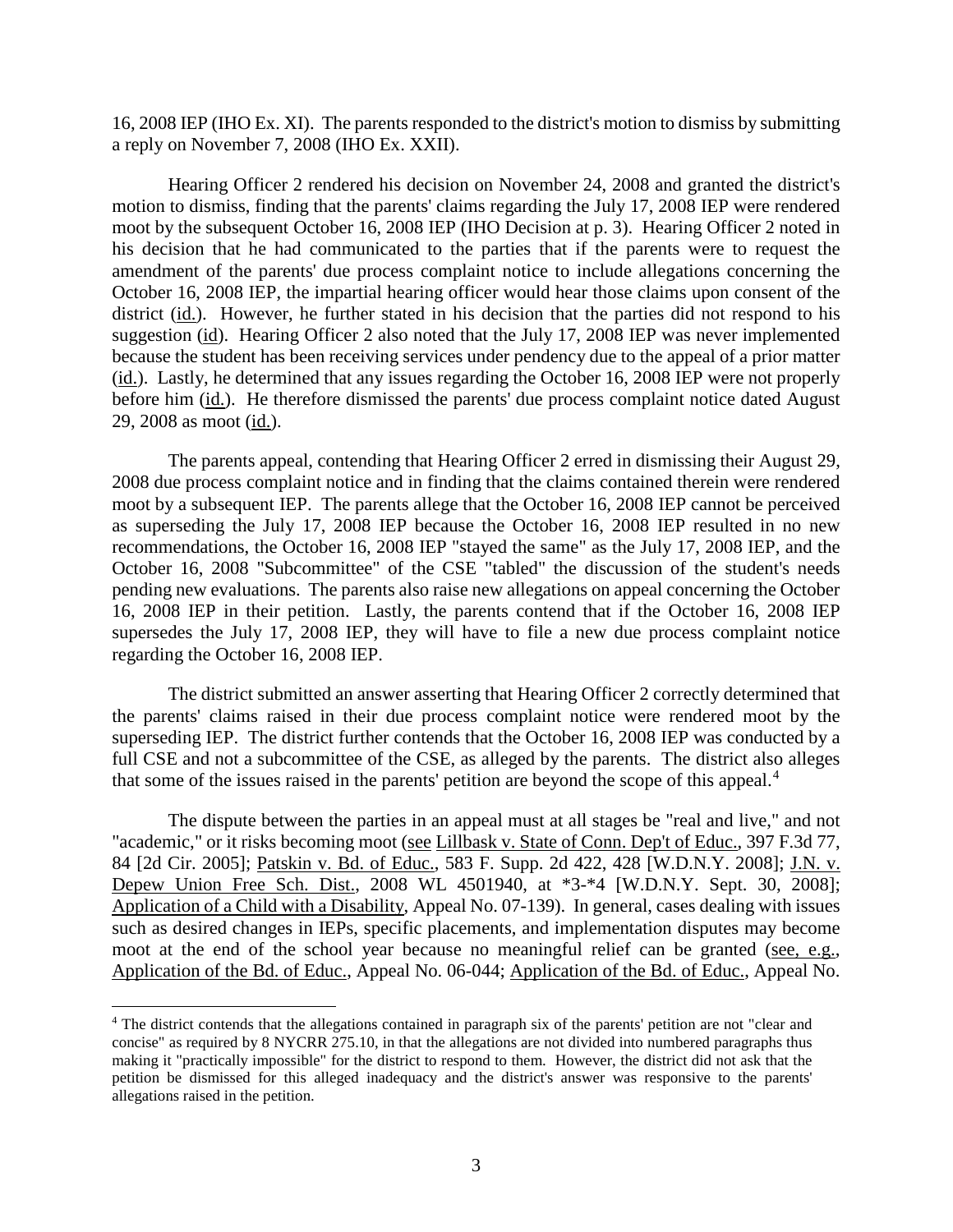05-058; Application of a Child with a Disability, Appeal No. 04-027; Application of a Child with a Disability, Appeal No. 00-037; Application of the Bd. of Educ., Appeal No. 00-016; Application of a Child with a Disability, Appeal No. 96-37). The Individuals with Disabilities Education Act (IDEA) requires a CSE to review and if necessary revise a student's IEP at least annually (see 20 U.S.C. § 1414[d][4][A][i]; 34 C.F.R. § 300.324[b][1][i]; 8 NYCRR 200.4[f]), and each new IEP supersedes the prior IEP in addressing the student's needs (see Application of the Bd. of Educ., Appeal No. 07-047; Application of a Child with a Disability, Appeal No. 06-070; Application of a Child with a Disability, Appeal No. 06-060; Application of a Child with a Disability, Appeal No. 06-046; Application of the Bd. of Educ., Appeal No. 06-044; Application of the Bd. of Educ., Appeal No. 05-063). Exceptions to the mootness doctrine apply only in limited situations and are severely circumscribed (City of Los Angeles v. Lyons, 461 U.S. 95, 109 [1983]; Knaust v. City of Kingston, 157 F.3d 86, 88 [2d Cir. 1998]). Mootness may be raised at any stage of litigation (In re Kurtzman, 194 F.3d 54, 58 [2d Cir. 1999]; Application of a Child with a Disability, Appeal No. 07-139).

Here, I agree with Hearing Officer 2's decision that the October 16, 2008 IEP superseded the July 17, 2008 IEP, thus rendering the parents' August 29, 2008 due process complaint notice moot. The record reveals that the CSE convened on October 16, 2008 to comply with a State Review Officer's order in Application of a Student with a Disability, Appeal No. 08-077 and that the student's mother and her advocate attended the October 16, 2008 meeting by telephone (IHO Ex. XXII at p. 21). The record further reveals that the October 16, 2008 CSE discussed the student's needs and received updated progress reports and information from the student's teachers that differed from the information used in developing the July 17, 2008 IEP (compare IHO Ex. XXII at pp. 8-12, with IHO Ex. XXII at pp. 17-23). Moreover, the July 17, 2008 IEP was never implemented because the student has been receiving services under a November 18, 2005 IEP by virtue of pendency (IHO Ex. I at p. 7; see IHO Exs. X at p. 2; XI at pp. 6, 56; see also IHO Decision at p. 3). Under the circumstances presented here, a decision on the merits of the July 17, 2008 IEP would have no actual effect on the parties because it was superseded by the October 16, 2008 IEP. A State Review Officer is not required to make a determination that will have no actual impact upon the parties (see Application of a Student with a Disability, Appeal No. 08-104; Application of the Dep't of Educ., Appeal No. 08-061; Application of the Bd. of Educ., Appeal No. 06-044; Application of a Child with a Disability, Appeal No. 02-086; see also Application of the Bd. of Educ., Appeal No. 04-006; Application of a Child with a Disability, Appeal No. 02-011; Application of a Child with a Disability, Appeal No. 97-64).